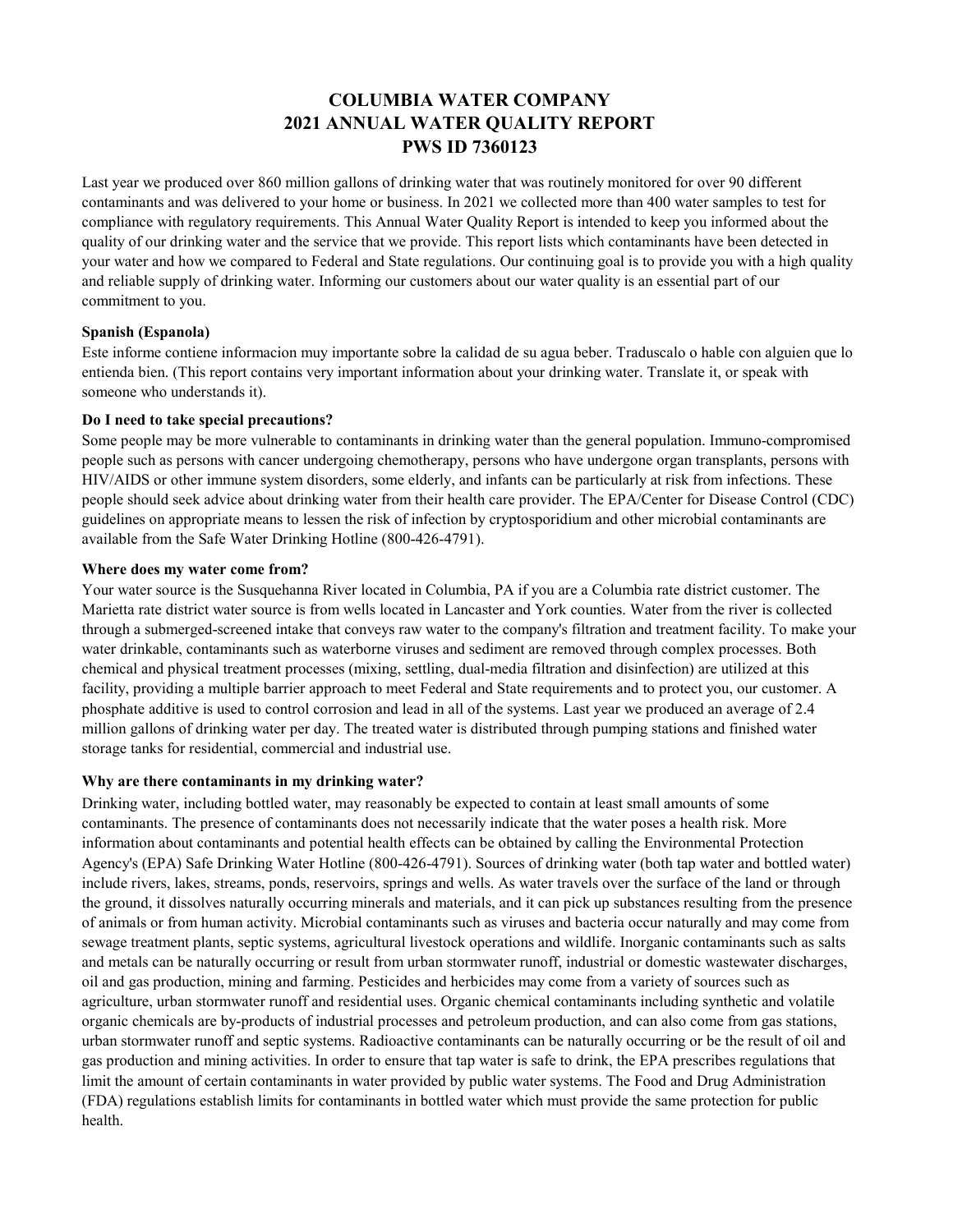# **Source water assessment and its availability:**

The Susquehanna River Basin Commission regularly prepares source water assessments of the Susquehanna River watershed. These reports state that abandoned mine drainage and excess sediment and nutrient enrichment are significant causes of water quality impairment. These surveys are available at **www.srbc.net**.

#### **Information on lead in your water:**

If present, elevated levels of lead can cause serious health problems, especially for pregnant women and young children. Lead in drinking water is primarily from materials and components associated with service lines and home plumbing. We are responsible for providing high quality drinking water, but cannot control the variety of materials used in plumbing components. When your water has been sitting for several hours, you can minimize the potential for lead exposure by flushing your tap for 30 seconds to 2 minutes before using water for drinking or cooking. If you are concerned about lead in your water, you may wish to have your water tested. Information on lead in drinking water, testing methods, and steps to take to minimize exposure is available from the Safe Drinking Water Hotline (1-800-426-4791) or at *http://www.epa.gov/safewater/lead.* 

#### **Is the water hard?**

Hardness is a measure of the concentration of primarily two minerals naturally present in water: calcium and magnesium. High hardness levels cause soap not to foam as easily as it would at lower hardness levels. Soft water has a hardness of 0 - 75 ppm. Moderately hard water has a hardness of 75 - 150 ppm. Hard water has a hardness of 150 - 300 ppm. The hardness levels of your water ranges from 50 ppm to 120 ppm, with an annual average of 86 ppm.

# **Why would the water appear cloudy or look milky?**

Cloudy or milky water is caused by tiny air bubbles in the water similar to gas bubbles in soda pop. After a short period of time the bubbles rise to the top and are gone. The cloudiness usually occurs during the colder weather months and is enhanced by aerators that are installed on home faucets.

# **Information about Nitrate:**

Nitrate in drinking water at levels above 10 ppm is a health risk for infants of less than six months of age. High nitrate levels in drinking water can cause Blue Baby Syndrome. Nitrate levels may rise quickly for short periods of time because of rainfall or agricultural activity. If you are caring for an infant, you should ask for advice from your health care provider. As shown on the tables that follow, the nitrate levels in the Columbia Water Company's water are well below 10 ppm and meet regulatory requirements.

# **Reporting Compliance:**

In April a data reporting error occurred regarding turbidities. This issue was resolved in the same month.

# **Information about Cryptosporidium:**

Cryptosporidium is a microbial pathogen found in surface water throughout the U.S. Although filtration removes cryptosporidium, the most commonly used filtration methods cannot guarantee 100 percent removal. Our monitoring indicates the presence of these organisms in our source water, the Susquehanna River. Current test methods do not allow us to determine if the organisms are dead or if they are capable of causing disease. Ingestion of cryptosporidium may cause Cryptosporidiosis, an abdominal infection. Symptoms of infection include nausea, diarrhea and abdominal cramps. Most healthy individuals can overcome the disease within a few weeks; however, immuno-compromised people are at greater risk of developing a life-threatening illness. We encourage immuno-compromised individuals to consult their doctor regarding appropriate precautions to take to avoid infection. Cryptosporidium must be ingested to cause disease, and it may be spread through means other than drinking water.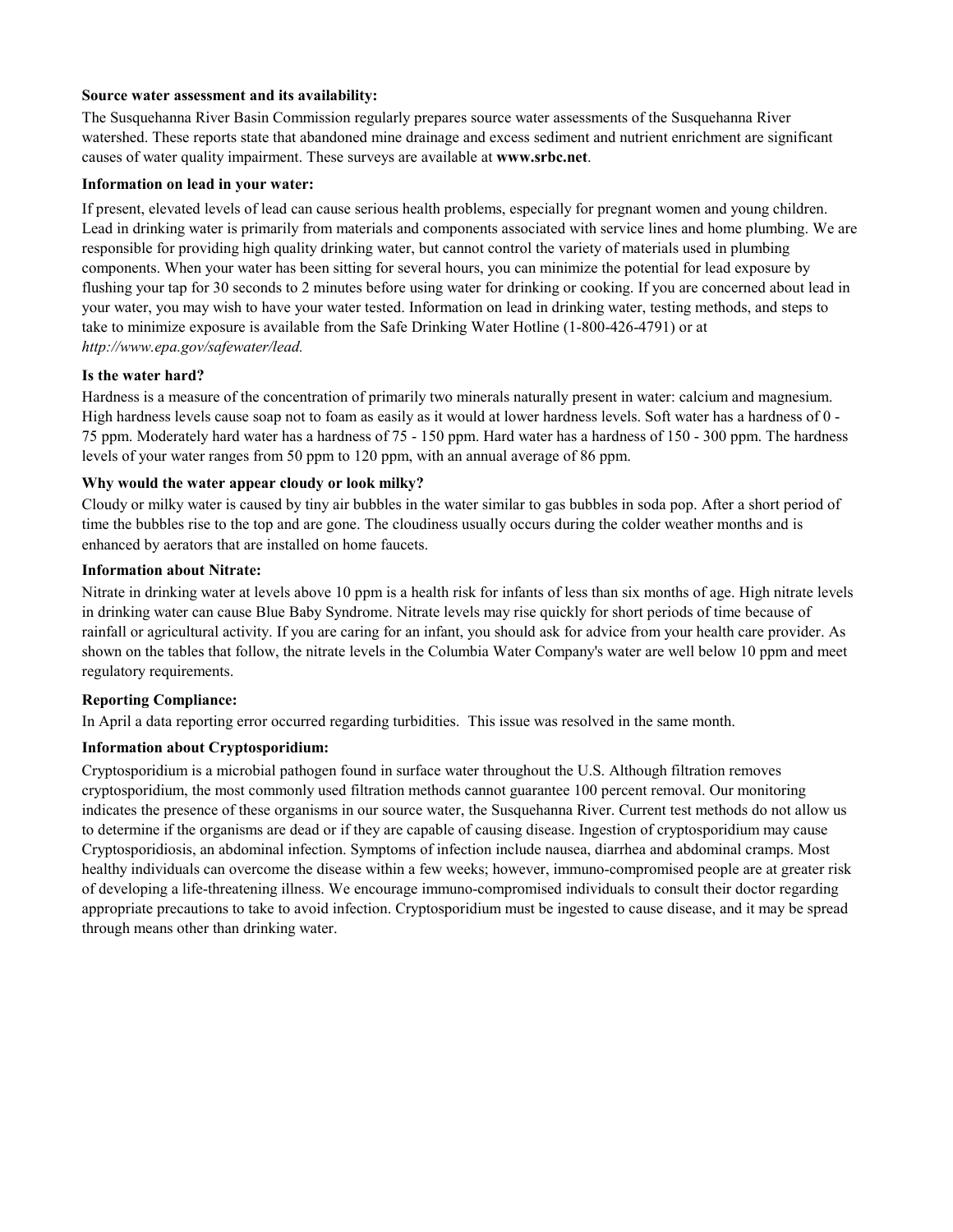# **Water Quality Data Table**

The table below lists all of the drinking water contaminants that we detected during the calendar year of this report. The presence of contaminants in the water does not necessarily indicate that the water poses a health risk. Unless otherwise noted, the data presented in this table is from testing done in the calendar year of the report. The EPA and the State require us to monitor for certain contaminants less than once per year because the concentrations of these contaminants do not change frequently.

| <b>Disinfectants &amp; Disinfection By-Products</b>                                                                                                                                                                                                             |                                                            |                     |                                      |                                                |                        |                                      |                                         |                                                               |  |
|-----------------------------------------------------------------------------------------------------------------------------------------------------------------------------------------------------------------------------------------------------------------|------------------------------------------------------------|---------------------|--------------------------------------|------------------------------------------------|------------------------|--------------------------------------|-----------------------------------------|---------------------------------------------------------------|--|
| <b>Contaminants</b>                                                                                                                                                                                                                                             | <b>MCLG</b><br><sub>or</sub><br><b>MRDLG</b>               | MCL, TT,<br>or MRDL | Your<br>Water                        | Range<br>Low                                   | High                   | <b>Sample</b><br>Date                | Compliance<br><b>Achieved</b><br>Yes/No | <b>Typical Sources</b>                                        |  |
| Chlorine (ppm)<br>(Distribution)                                                                                                                                                                                                                                | 4                                                          | 4                   | 0.99                                 | 0.77                                           | 0.99                   | 2021                                 | Yes                                     | Water additive used to<br>control microbes                    |  |
| Haloacetic Acids<br>(HAA5) (ppb)                                                                                                                                                                                                                                | <b>NA</b>                                                  | 60                  | 29.4                                 | 5.0                                            | 51.1                   | 2021                                 | Yes                                     | By-product of drinking<br>water chlorination                  |  |
| TTHMS (Total<br>trihalomethans)<br>(ppb)                                                                                                                                                                                                                        | <b>NA</b>                                                  | 80                  | 40.9                                 | 17.4                                           | 73.8                   | 2021                                 | Yes                                     | By-product of drinking<br>water chlorination                  |  |
| Total Organic<br>Carbon<br>(% Removal)                                                                                                                                                                                                                          | <b>NA</b>                                                  | <b>TT</b>           | 38%                                  | 29%                                            | 46%                    | 2021                                 | Yes                                     | Naturally present in the<br>environment                       |  |
|                                                                                                                                                                                                                                                                 |                                                            |                     |                                      | <b>Entry Point Disinfectant Residual</b>       |                        |                                      |                                         |                                                               |  |
|                                                                                                                                                                                                                                                                 | <b>Minimum Disinfectant Residual</b>                       |                     |                                      | <b>Range of</b><br><b>Detections</b>           | Units                  | <b>Sample</b><br>Date                | <b>Violation</b><br>Y/N                 | <b>Typical Sources</b>                                        |  |
| Columbia Div.<br>(101)                                                                                                                                                                                                                                          |                                                            | 0.2                 | 0.41                                 | 0.41/1.27                                      | ppm                    | 8/25/2021                            | N                                       | Water additive used to<br>control microbes                    |  |
| Marietta Div.<br>Lanc. side $(102)$                                                                                                                                                                                                                             |                                                            | 0.4                 | 0.81                                 | 0.81/1.80                                      | ppm                    | 7/1/2021                             | N                                       |                                                               |  |
| Marietta Div.<br>York side (103)                                                                                                                                                                                                                                | 0.4                                                        |                     | 0.48                                 | 0.48/1.85                                      | ppm                    | 6/21/2021                            | N                                       |                                                               |  |
|                                                                                                                                                                                                                                                                 |                                                            |                     |                                      | <b>Microbial Contaminants</b>                  |                        |                                      |                                         |                                                               |  |
| <b>Contaminates</b>                                                                                                                                                                                                                                             | <b>MCLG</b><br><b>MCL</b>                                  |                     |                                      | <b>Highest # of Positive</b><br><b>Samples</b> |                        | <b>Compliance Achieved</b><br>Yes/No |                                         | <b>Typical Sources</b>                                        |  |
| <b>Total Coliform</b><br>Bacteria                                                                                                                                                                                                                               | More than 1 positive<br>$\boldsymbol{0}$<br>monthly sample |                     |                                      | $\mathbf{1}$                                   |                        | Yes                                  |                                         | Naturally present in the<br>environment                       |  |
| <b>Microbial</b>                                                                                                                                                                                                                                                | <b>Sample Date</b>                                         |                     | <b>Compliance Achieved</b><br>Yes/No |                                                | <b>Typical Sources</b> |                                      |                                         |                                                               |  |
| Turbidity (NTU) - 100% of the samples were below the<br>TT value of 0.3. A value less than 95% constitutes a TT<br>violation unless approved by the State. The highest single<br>measurement was 0.10. Any single measurement in<br>excess of 1 is a violation. | 2021                                                       |                     | Yes                                  |                                                | Soil runoff            |                                      |                                         |                                                               |  |
| <b>Inorganic Contaminants</b>                                                                                                                                                                                                                                   |                                                            |                     |                                      |                                                |                        |                                      |                                         |                                                               |  |
| <b>Contaminants</b>                                                                                                                                                                                                                                             | <b>MCLG</b><br><b>or</b>                                   | MCL, TT,<br>or MRDL | Your<br>Water                        | Range                                          |                        | <b>Sample</b><br>Date                | Compliance<br>Achieved                  | <b>Typical Sources</b>                                        |  |
| <b>MRDLG</b><br>Nitrate (measured as Nitrogen) (ppm)                                                                                                                                                                                                            |                                                            |                     |                                      | Low                                            | High                   |                                      | Yes/No                                  |                                                               |  |
| Columbia Div.                                                                                                                                                                                                                                                   |                                                            |                     |                                      |                                                |                        |                                      |                                         | Runoff from fertilizer use;                                   |  |
| (101)<br>Marietta Div.                                                                                                                                                                                                                                          | 10                                                         | 10                  | 1.36                                 | <b>NA</b>                                      | <b>NA</b>              | 2021                                 | Yes                                     | Leaching from septic<br>tanks; Erosion of natural<br>deposits |  |
| Lanc. side $(102)$                                                                                                                                                                                                                                              | 10                                                         | 10                  | 6.1                                  | 5.2                                            | 6.7                    | 2021                                 | Yes                                     |                                                               |  |
| Marietta Div.<br>York side (103)                                                                                                                                                                                                                                | 10                                                         | 10                  | < 1.0                                | <b>NA</b>                                      | <b>NA</b>              | 2020                                 | Yes                                     |                                                               |  |